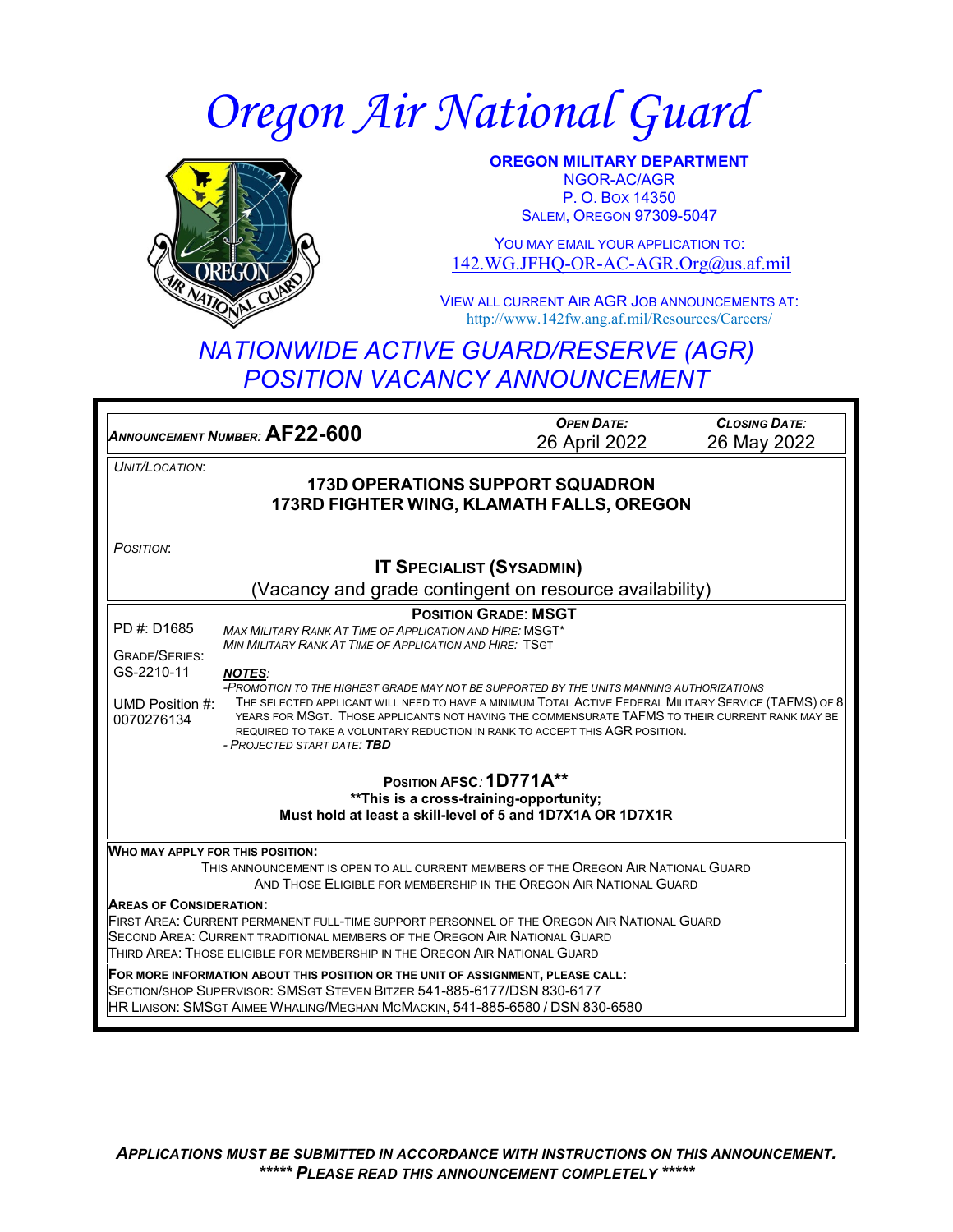## **DESCRIPTION OF DUTIES**

(1) Configures, manages, monitors, programs and trouble-shoots various tactical and non-tactical network and application server hardware, operating system software, and peripheral network equipment such as routers, bridges, switches, attached cabling system, network interface cards, modems, multiplexers, concentrators, boundary protection devices (firewall), and print services for both classified and unclassified networks. Conducts testing using remote management terminals to insure operability, efficiency, and compliance with existing standards. Recommends policies and develops and maintains procedures for tactical networks, system operations, and product assembly and installation to include policies for system backup and archives. Creates, adapts, and implements guides and controls for network, system, or total communications programs in support of daily operations or training exercises. Configures and manages messaging platforms such as: e-mail servers, and legacy messaging devices.

(2) Coordinates with internal and external functions for network design, operation, and address resolution. Establishes and manages IP addresses, communication and network rights, and determines need and access to systems, equipment, and security. Coordinates with requesting agencies (Army, Navy, Allies, etc.) for networking requirements, to include classified and unclassified support. Ensures operation and compatibility of assigned Public Key Infrastructure (PKI) devices. Coordinates with internal and external agencies to ensure overall network design, to include boundary protection devices, will support required networked services. Ensures users or representatives (Work Group Managers) receive and implement correct network device configuration.

(3) Analyzes equipment and software reliability and utilization to identify and correct problem areas and to establish network performance levels. Uses benchmarks, performance measurement, and evaluation data, in conjunction with modeling and simulation techniques. Plans for increased capacity to support any additional workloads. Develops recommendations or proposals involving a variety of specialized systems and state-of-the art enhancements designed to meet unique tactical requirements and improve operational efficiency.

(4) Performs in-depth analysis of systems related to proposals for change, in order to develop or modify information systems to meet tactical network user requirements. Determines applicability of established methods. Gathers facts about the nature of the work involved in the user's application area, flow of work, processing actions, and work product(s). Provides technical advice to users. Examines and evaluates alternative means of satisfying user requirements. Suggests technically feasible approaches and makes recommendations regarding the most effective and efficient approaches. Designs tactical systems to support various options for several simultaneous interactive users. Determines physical storage requirements. Provides consultation and research to determine common and unique requirements. Establishes and documents standardized terms and data elements.

(5) As required, accomplishes risk analysis, accreditation, and certification packages to include disaster recovery plan in accordance with agency requirements. Performs, as required, or assists Information Assurance personnel in conducting risk analysis and security tests and evaluations. Works with other security officers, users, Network Control Center (NCC) personnel, and other support personnel to ensure security regulations are followed. Ensures installation, command, and agency security standards are met. Ensures compliance with all Air Force Computer Emergency Response Team (AFCERTs), Time Compliance Network Orders (TCNO's) Air Force Electronic Key Management System (AFEKMS), and other mandated security updates.

(6) Develops, establishes, and maintains work center training programs. Plans and schedules tasks and training activities for drill status guard members. Oversees and conducts on-the-job training (OJT) for personnel. Creates and develops lesson plans. Ensures availability of facilities and training aids. Monitors the training status of personnel and ensures that supplemental and/or remedial training is accomplished.

(7) Ensures mobilization readiness of section personnel and equipment. Fabricates cables and connectors to interface with various commercial and military electronic systems and sub-systems. Completes proper documentation and follows procedures for incident reporting. Completes maintenance data collection and performs administrative duties for TO and work center files. Manages bench stock, logistics products, historical records, training records, Test, Measurement, and Diagnostic Equipment (TMDE) records, hazardous waste, and safety procedures.

(8) As required, employee performs some limited supervisory functions over subordinate staff through the planning, assignment, and review of work; granting of leave; providing recommendations on training requirements, performance standards, and ratings; and effecting minor disciplinary actions such as warnings and reprimands.

(9) Performs other duties as assigned.

x. Other duties as assigned.

## **ELIGIBILITY REQUIREMENTS FOR ENTRY INTO THE AGR PROGRAM**

- Member must meet all eligibility criteria in ANGI 36-101, The Active Guard/Reserve Program.
- $\triangleright$  Must be a member or eligible to become a member of the Oregon Air National Guard.
- Member will be required to hold a compatible military assignment in the unit they are hired to support.<br>Member's military grade will not exceed the maximum military duty grade authorized on the Unit Mann
- Member's military grade will not exceed the maximum military duty grade authorized on the Unit Manning Document (UMD) for the position.
- Member must meet the physical qualifications outlined in AFI 48-123, Medical Examination and Standards, Attachment 2 before being placed on an AGR tour.
- Member must have retainability to complete the tour of military duty.
- $\triangleright$  Member must not be eligible for, or receiving a federal retirement annuity.

*APPLICATIONS MUST BE SUBMITTED IN ACCORDANCE WITH INSTRUCTIONS ON THIS ANNOUNCEMENT. \*\*\*\*\* PLEASE READ THIS ANNOUNCEMENT COMPLETELY \*\*\*\*\**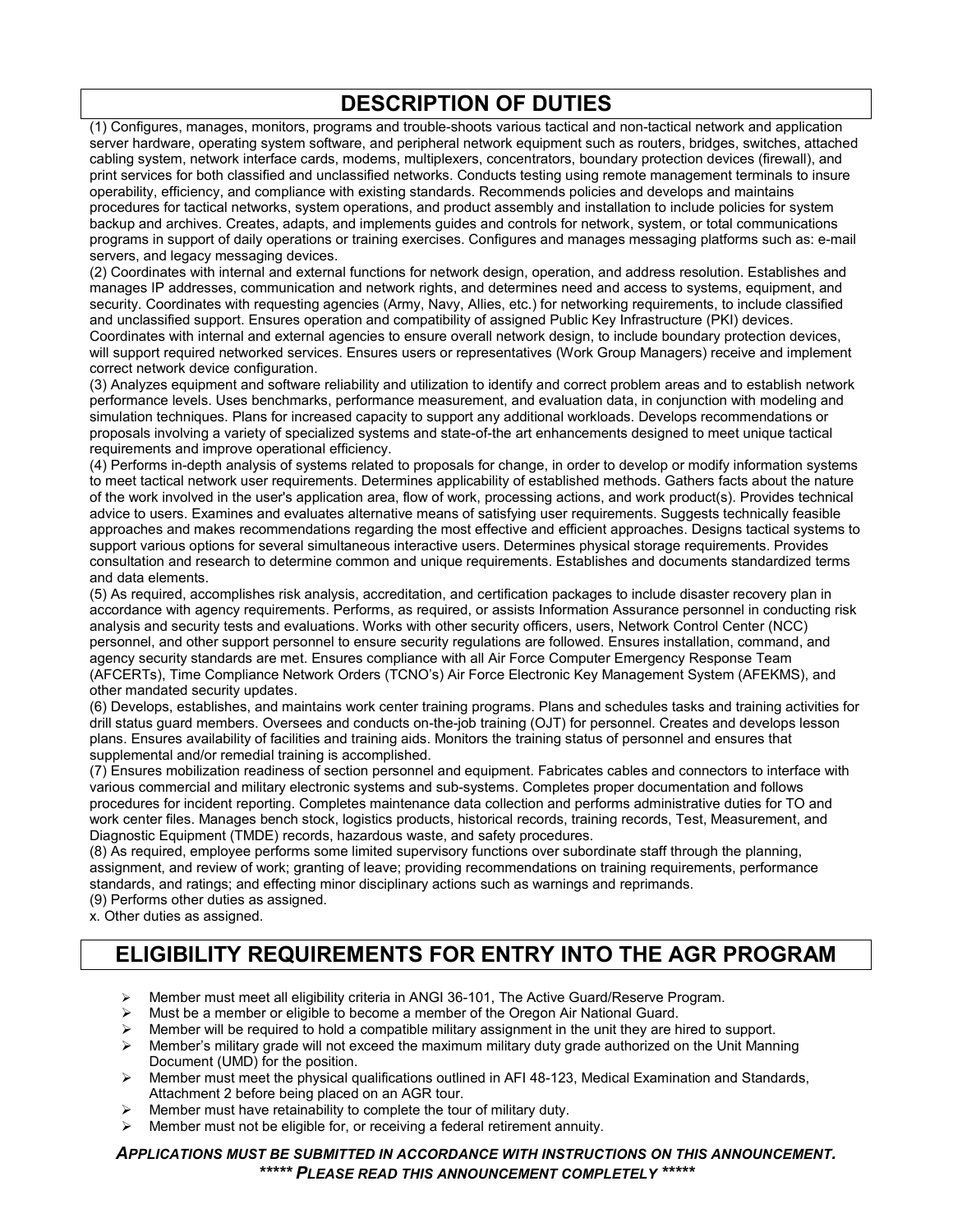- $\triangleright$  Member must comply with standards outlined in AFI 36-2905, Fitness Program to be eligible for entry into the AGR program.
- $\triangleright$  Member must hold required AFSC or be eligible for retraining (if applicable) and meet all eligibility criteria in AFECD/AFOCD

### **ADDITIONAL INFORMATION**

- ▶ AGR members will participate with their unit of assignment during Regular Scheduled Drill (RSD).
- $\triangleright$  AGR tour lengths in the State of Oregon are governed by Director of Staff Air  $\triangleright$  Initial AGR tours in Oregon will not exceed 3 years: follow-on tours will be from
- Initial AGR tours in Oregon will not exceed 3 years; follow-on tours will be from 1 to 6 years, per ANGI 36-101 and ORANG force management policy
- In order to cross-train into this AFSC, you must meet the minimum requirements for this AFSC as listed in the Air Force Enlisted Classification Directory. If your ASVAB scores do not meet the minimum required IAW AFECD Attachment 4, contact your servicing MPF. You have the option to retake the test, however, your new scores prior to the announcement closing date.
- $\triangleright$  Selectee will be required to participate in the Direct Deposit Electronics Funds Transfer program.
- $\triangleright$  A law enforcement background check may be required prior to appointment to this position; by submitting a resume or application for this position, you authorize this agency to accomplish this background check.

#### **APPLICATION INSTRUCTIONS**

#### *APPLICATIONS MUST BE SUBMITTED FOLLOWING THE INSTRUCTIONS ON THIS ANNOUNCEMENT. \* \* \* \* \* \* \* \* \* \* \* \* \* INCOMPLETE APPLICATIONS WILL NOT BE PROCESSED \* \* \* \* \* \* \* \* \* \* \* \* \** **WRITTEN EXPLANATION IS REQUIRED FOR ANY MISSING DOCUMENTS**

| Current AGR members and those who wish to become an AGR must submit the following:                                     |                                                                                                                                                                    |
|------------------------------------------------------------------------------------------------------------------------|--------------------------------------------------------------------------------------------------------------------------------------------------------------------|
| □                                                                                                                      | NGB Form 34-1, Application for Active Guard/Reserve (AGR) Position, Form Version Dated 11 November 2013                                                            |
|                                                                                                                        | Announcement number and position title must be annotated on the form<br>$\circ$                                                                                    |
|                                                                                                                        | Download the current form version from;<br>$\circ$                                                                                                                 |
|                                                                                                                        | https://www.ngbpmc.ng.mil/Portals/27/forms/ngb%20forms/ngb34-1.pdf?ver=2018-09-28-105133-833                                                                       |
| □                                                                                                                      | Current Report of Individual Personnel (RIP). Documents must show your ASVAB scores.                                                                               |
|                                                                                                                        | RIP can be obtained from the virtual MPF (vMPF)<br>$\circ$                                                                                                         |
|                                                                                                                        | Select 'Record Review', and then 'Print/View All Pages'<br>$\circ$                                                                                                 |
| □                                                                                                                      | Copy of current passing Fitness Tracker report from the myFSS application: https://myfss.us.af.mil/USAFCommunity/s/                                                |
| ◻                                                                                                                      | IF you are wishing to Cross-Train, an AF Form 422 within 5 years, validated within 12 months, is required                                                          |
| <b>ORANG - Air Technicians interested in converting to AGR status:</b>                                                 |                                                                                                                                                                    |
| ➤                                                                                                                      | Selection for the advertised position does not constitute acceptance into the AGR program.                                                                         |
| ➤                                                                                                                      | Indicate in your email your intent to convert to an AGR, if selected.                                                                                              |
| ➤                                                                                                                      | Once notification of a selection is made, the individual is required to submit a request to change status through their                                            |
|                                                                                                                        | current chain of command and forward to the Joint Forces Headquarters Office, AGR Section.                                                                         |
| ⋗                                                                                                                      | The AGR Manager will evaluate the request against The Adjutant Generals state policy CPM-131, "Limitation on                                                       |
|                                                                                                                        | Change of Status between the Technician and AGR Career Programs", to ensure compliance.                                                                            |
|                                                                                                                        | http://www.142fw.ang.af.mil/Resources/Fact-Sheets/Display/Article/438152/air-national-guard-job-opportunities/                                                     |
|                                                                                                                        | The Adjutant General is the final approving authority.                                                                                                             |
| <b>ORANG - Air Technicians wishing to remain in Air Technician status:</b>                                             |                                                                                                                                                                    |
| If you are a Technician applying to this PVA and choose to remain a Technician, you will need to submit the same above |                                                                                                                                                                    |
| application documents AND a Résumé to the AGR mailbox.                                                                 |                                                                                                                                                                    |
| <b>READ THIS SECTION COMPLETELY!!</b>                                                                                  |                                                                                                                                                                    |
| <b>IMPORTANT NOTES REGARDING COMPLETION AND SUBMISSION OF YOUR APPLICATION</b>                                         |                                                                                                                                                                    |
|                                                                                                                        |                                                                                                                                                                    |
| ➤                                                                                                                      | AGR Service in the Oregon Air National Guard is governed by applicable AFI, ANGI, Selective Retention Review<br>Boards (SRRB) and Command Policy Memorandums (CPM) |
|                                                                                                                        | Applicant must type or print in legible dark ink, <b>SIGN AND DATE</b> the application, or <b>DIGITALLY SIGN</b>                                                   |
| ⋗<br>⋗                                                                                                                 | ALL APPLICANTS Must FULLY complete SECTION IV - PERSONAL BACKGROUND QUESTIONNAIRE of the                                                                           |
|                                                                                                                        | NGB FORM 34-1                                                                                                                                                      |
| ➤                                                                                                                      | Use SECTION V - CONTINUATION/REMARKS to fully explain any "YES" answers, (except 9, 10 & 17)                                                                       |
| ⋗                                                                                                                      | <b>FAILURE</b> to provide this documentation will result in the application not being processed                                                                    |
| ⋗                                                                                                                      | E-Mail is the preferred method of application receipt                                                                                                              |
| ⋗                                                                                                                      | All documents must be consolidated into a single PDF, in the order listed above, with the announcement                                                             |
|                                                                                                                        | number and last name as the file name (example: AF22-XXX - Doe). Do NOT use the portfolio feature.                                                                 |
|                                                                                                                        |                                                                                                                                                                    |
| A DDI ICATIONS MIIST DE<br><b>CURMITTED IN ACCORDANCE WITH INCTRUCTIONS ON THIS ANNOUNCER</b>                          |                                                                                                                                                                    |

*APPLICATIONS MUST BE SUBMITTED IN ACCORDANCE WITH INSTRUCTIONS ON THIS ANNOUNCEMENT. \*\*\*\*\* PLEASE READ THIS ANNOUNCEMENT COMPLETELY \*\*\*\*\**